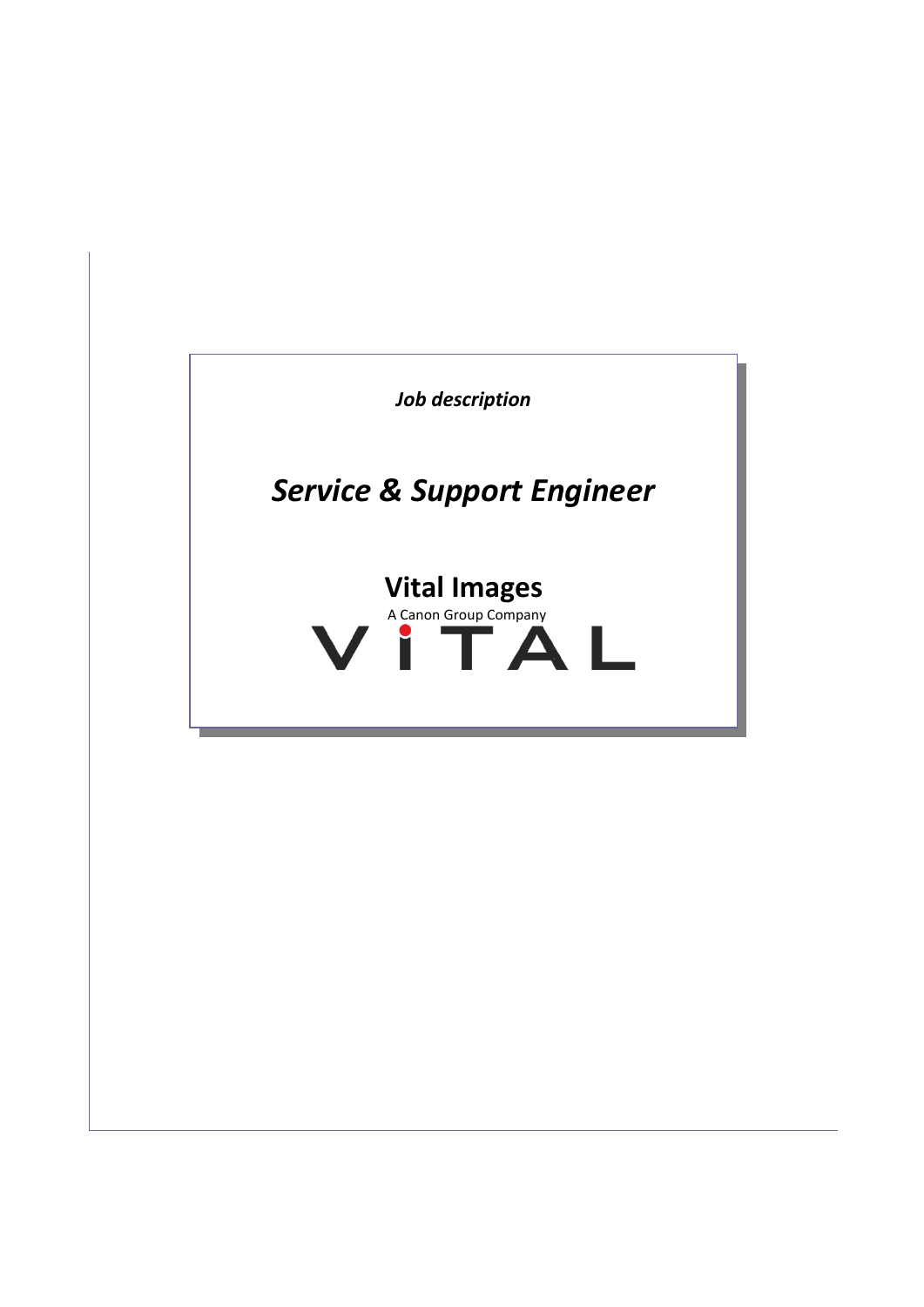# **Information about the organisation**

### *The organisation and its activities:*

Vital Images, Inc**.,** a Canon Group company, founded in the USA in 1988 is a leading provider of diagnostic imaging and enterprise informatics solutions to help healthcare organizations deliver exceptional care while optimizing resources across multi-facility organizations. The company's solutions are scalable to meet the unique needs of hospitals and imaging centers and are accessible throughout the enterprise anytime and anywhere.

### *Culture and atmosphere within the organisation:*

Vital employees have a considerable amount of freedom in terms of their activities and initiative. It is Vitals aim, where possible, to reflect this in the level of responsibility that employees have . The atmosphere is very informal, casual, open and agility of a mid-sized company, while having the support and resources of Canon. There is also a high level of employee involvement and commitment.

#### **Information about the position:**

#### *Job title:*

| Position:     | Service and Support Engineer                                           |
|---------------|------------------------------------------------------------------------|
| Products:     | RIS, PACS, PACS Viewer, VNA                                            |
| Office:       | Veenendaal                                                             |
| Team:         | 11 FTE ( $1st$ line support, $2nd$ and $3rd$ line support, deployment) |
| Area:         | Europe                                                                 |
| Reporting to: | Service Manager                                                        |

#### *Job objective:*

The Service and Support Engineer is a technical and customer-facing position. The Service and Support Engineer work within the Service team to service existing installations, deploy patches and new releases and provide level 2 and 3 support for our customers.

Vital Images seeks a technically inclined individual with a customer focus who can handle a range of responsibilities.

#### *Internal contacts:*

All employees of Vital Images

#### *External contacts:*

ICT departments, physicians

#### *The challenges arising from this position:*

- Working in an international environment.
- Working within a technologically high-quality medical environment.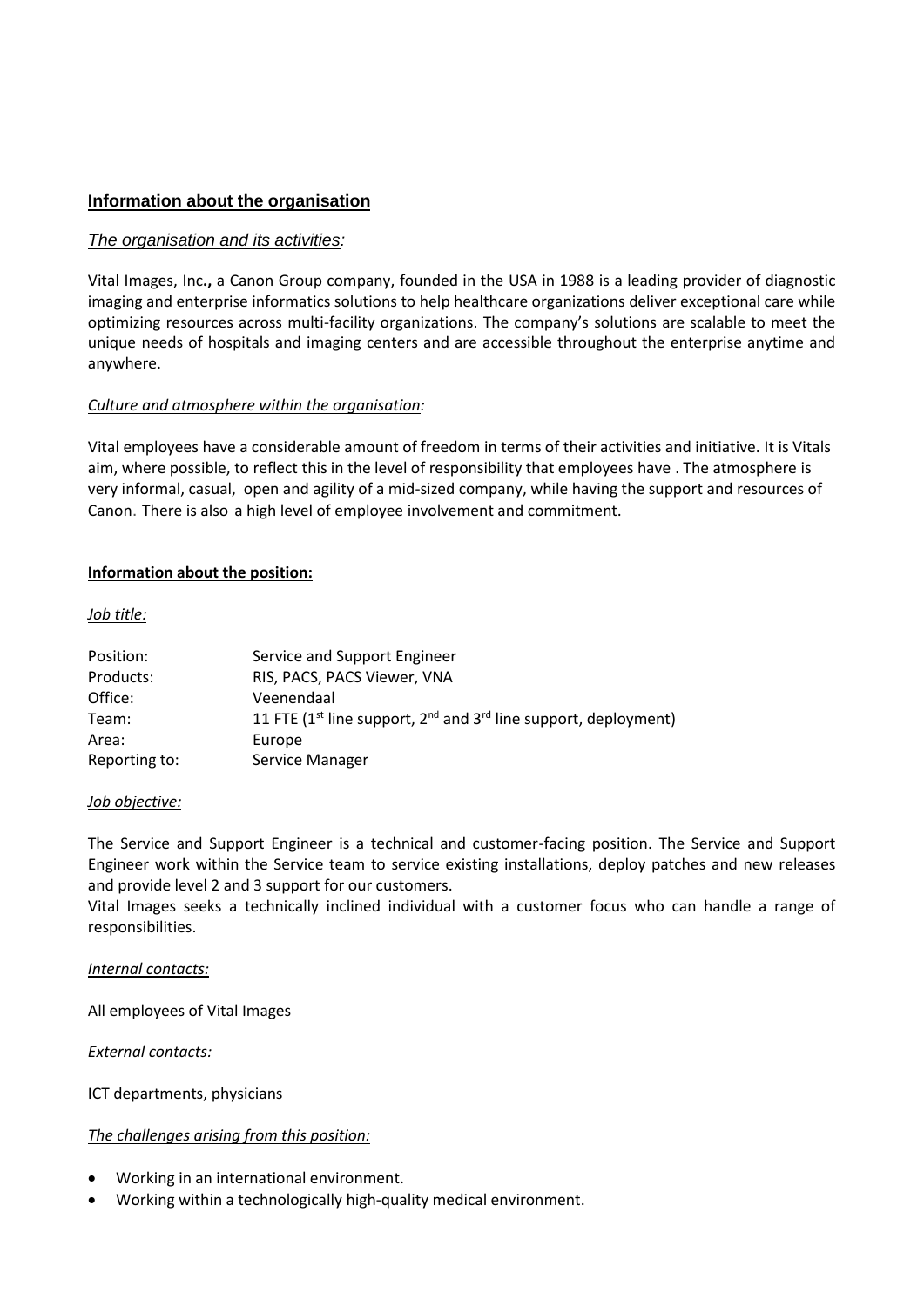Contributing to the Vital Images European approach.

### **Information about the candidate profile***:*

### *Education and experience:*

- Degree in Computer Science or similar or at least 5 years' experience in a related position
- Excellent communication skills: Written, verbal and listening.
- Must be able to multitask.
- Language Dutch / English / other language like French is an advantage.
- In addition, you have experience in one or more of the following areas:
	- 1. Shell scripting
	- 2. Experience with CentOS and Red Hat Enterprise Linux
	- 3. Experience with administration of standard service such as: Apache, bind, Directory Server, NTP, NFS or OpenSSL
	- 4. Experience with database such as: DB2, Cassandra, Elastic.
	- 5. Network administration: IPv4 networks, NAT, VLAN and VPN
	- 6. Network sniffing: Wireshark or tcpdump
	- 7. Active Directory configuration and administration

#### Nice to have:

- Knowledge of healthcare standards: IHE, DICOM and HL7
- Experience deploying PACS solutions and /or strong clinical background on imaging.
- Previous experience working with large healthcare enterprises either directly as a member of the healthcare enterprise or a vendor of the healthcare enterprises.

#### *Personal characteristics*:

- Independent worker
- Team player
- Excellent communication skills
- Problem solver
- Flexible
- Focussed at and commited to results
- Calm and stress resistant personality
- Under promise, over achieve
- Self starter, self organized
- Customer facing attitude

#### *Education and training:*

The successful candidate will follow an introduction programme. Given the dynamics of the organisation, the candidate will be expected to demonstrate a pro-active attitude, i.e. he/she must contribute actively to the on-boarding programme.

#### **Terms of employment***:*

The salary is very competitive and appropriate for the seniority of the position.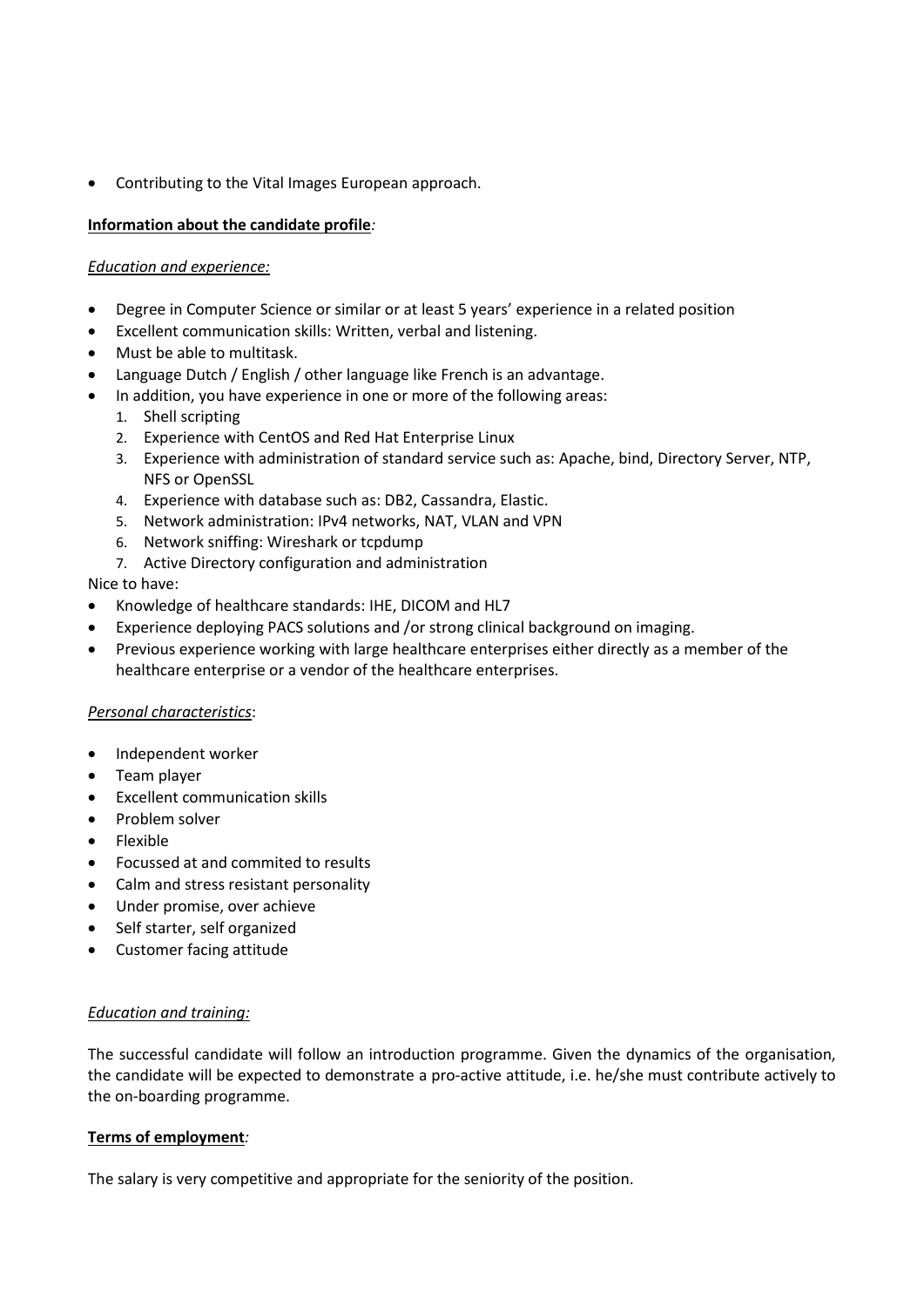## **Information:**

**Thema Group – Partner in Life Science Recruitment** Peter Kremer, Senior Consultant / Partner Tel: +31 6 51 84 61 62 E-mail: [kremer@themagroup.nl](mailto:kremer@themagroup.nl)

**Thema Group – Partner in Life Science** Nele Geusens, Recruitment Specialist Tel: +32 497 57 08 94 E-mail: [geusens@themagroup.be](mailto:geusens@themagroup.be)